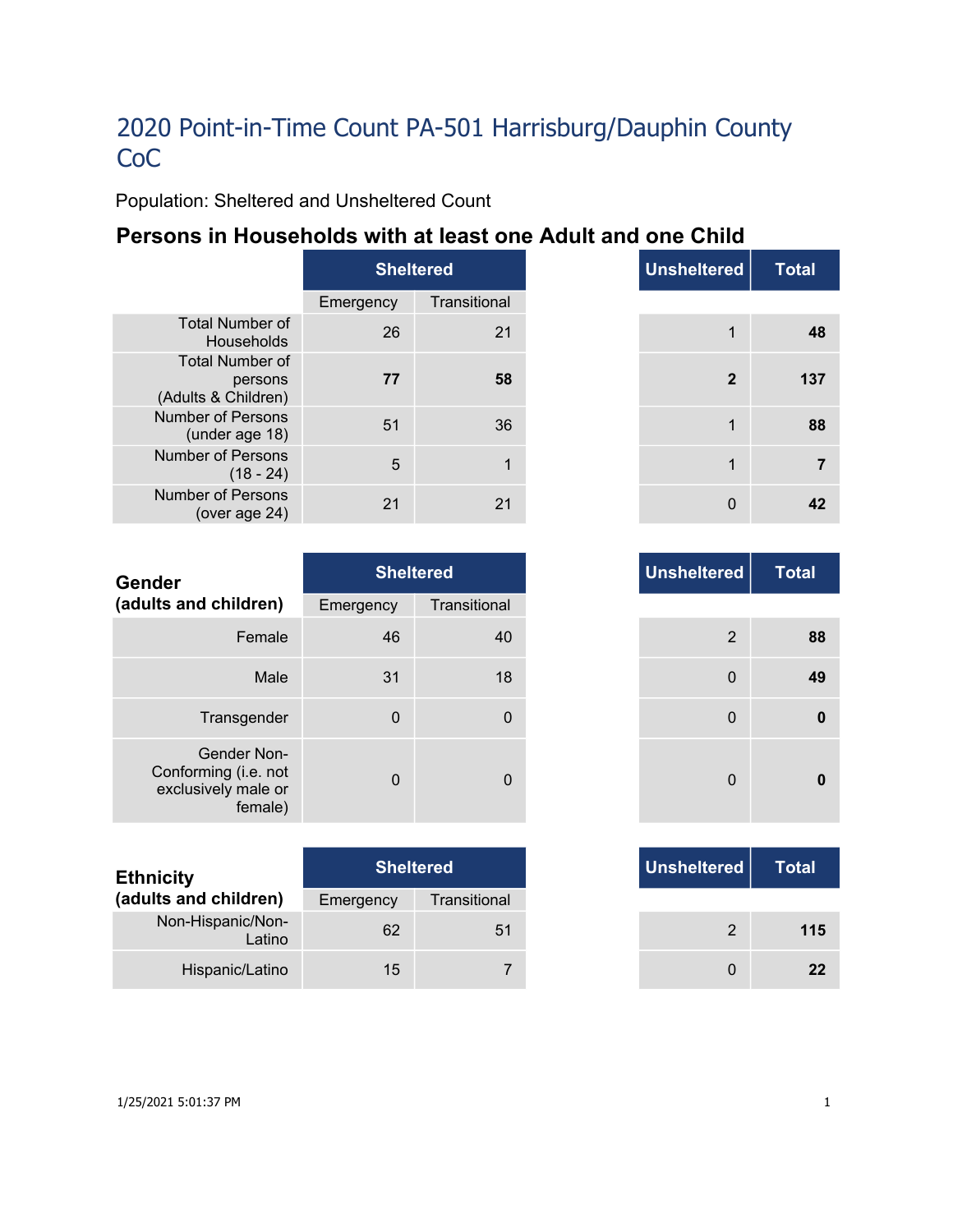| Race                                                |             | <b>Sheltered</b> |
|-----------------------------------------------------|-------------|------------------|
| (adults and children)                               | Emergency   | Transitional     |
| White                                               | 3           | 13               |
| <b>Black or African-</b><br>American                | 62          | 43               |
| Asian                                               | $\mathbf 0$ | $\Omega$         |
| American Indian or<br>Alaska Native                 | $\Omega$    | $\Omega$         |
| Native Hawaiian or<br><b>Other Pacific Islander</b> | 1           | $\overline{2}$   |
| <b>Multiple Races</b>                               | 11          | 0                |

| <b>Total</b> | <b>Unsheltered</b> |              | <b>Sheltered</b> |              |
|--------------|--------------------|--------------|------------------|--------------|
|              |                    | Transitional |                  | าcy          |
|              | $\mathbf 0$        | 13           |                  | $\mathbf{3}$ |
|              | 2                  | 43           |                  | 62           |
|              | $\mathbf 0$        | 0            |                  | $\mathbf 0$  |
|              | $\mathbf{0}$       | 0            |                  | $\mathbf 0$  |
|              | $\mathbf 0$        | 2            |                  | $\mathbf{1}$ |
|              | 0                  | 0            |                  | 11           |

|     | <b>Sheltered</b> |
|-----|------------------|
| ٦cγ | Transitional     |
| 0   |                  |
| 0   |                  |

| <b>Chronically</b><br><b>Homeless</b> | <b>Sheltered</b> |              |  |
|---------------------------------------|------------------|--------------|--|
| (adults and children)                 | Emergency        | Transitional |  |
| Total number of<br>households         | $\mathbf{O}$     |              |  |
| Total number of<br>persons            |                  |              |  |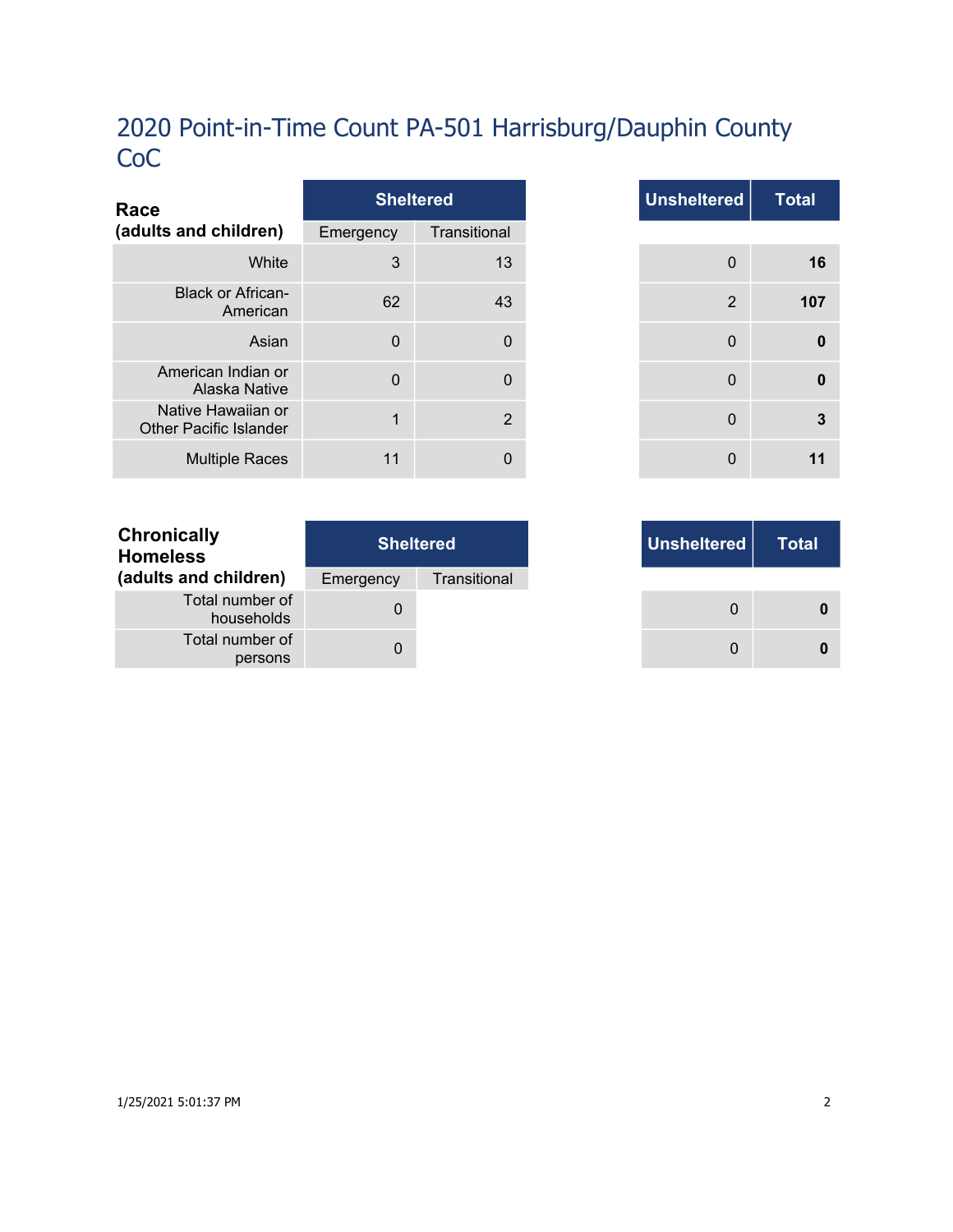Population: Sheltered and Unsheltered Count

## **Persons in Households with only Children**

|                                                   | <b>Sheltered</b> |              |            | Unsheltered | Total |
|---------------------------------------------------|------------------|--------------|------------|-------------|-------|
|                                                   | Emergency        | Transitional | Safe Haven |             |       |
| <b>Total Number of</b><br>Households              |                  |              |            |             |       |
| <b>Total Number of</b><br>children (under age 18) |                  | 0            | 0          |             |       |

| Gender                                                                |           | <b>Sheltered</b> |             | <b>Unsheltered</b> | <b>Total</b> |
|-----------------------------------------------------------------------|-----------|------------------|-------------|--------------------|--------------|
| (adults and children)                                                 | Emergency | Transitional     | Safe Haven  |                    |              |
| Female                                                                | $\Omega$  | $\boldsymbol{0}$ | 0           | 0                  | $\mathbf{0}$ |
| Male                                                                  | $\Omega$  | $\mathbf 0$      | $\mathbf 0$ | $\mathbf{0}$       | $\mathbf{0}$ |
| Transgender                                                           | $\Omega$  | $\mathbf 0$      | 0           | 0                  | $\mathbf{0}$ |
| Gender Non-<br>Conforming (i.e. not<br>exclusively male or<br>female) | $\Omega$  | $\Omega$         | 0           | 0                  | n            |

| <b>Ethnicity</b>            | <b>Sheltered</b> |              |            | Unsheltered | Total |
|-----------------------------|------------------|--------------|------------|-------------|-------|
| (adults and children)       | Emergency        | Transitional | Safe Haven |             |       |
| Non-Hispanic/Non-<br>Latino |                  | 0            | 0          |             |       |
| Hispanic/Latino             |                  | 0            | 0          |             |       |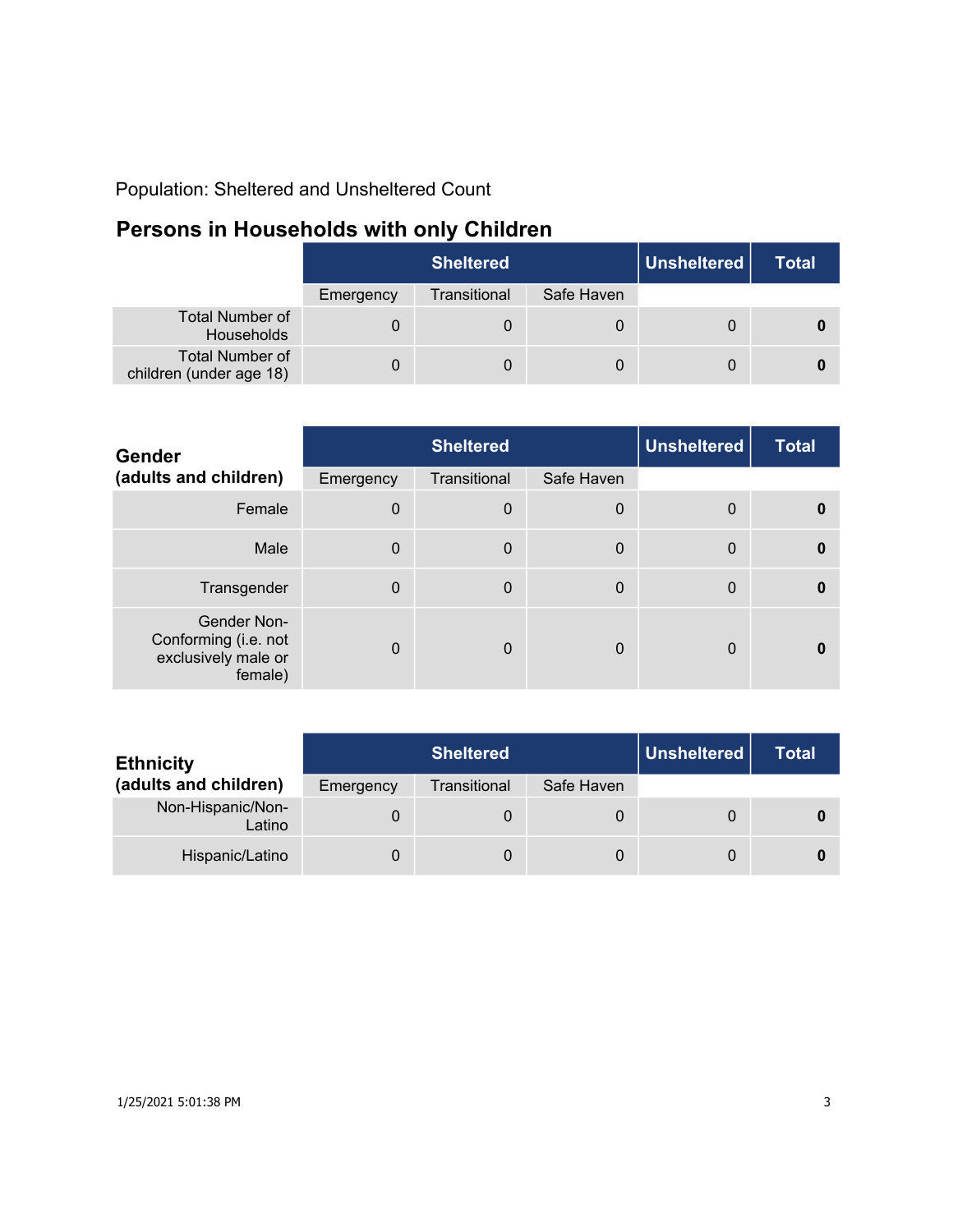| Race                                                |           | <b>Sheltered</b> |             | <b>Unsheltered</b> | <b>Total</b> |
|-----------------------------------------------------|-----------|------------------|-------------|--------------------|--------------|
| (adults and children)                               | Emergency | Transitional     |             |                    |              |
| White                                               | $\Omega$  | $\mathbf 0$      | 0           | 0                  | 0            |
| <b>Black or African-</b><br>American                | $\Omega$  | $\mathbf 0$      | $\mathbf 0$ | $\Omega$           | $\Omega$     |
| Asian                                               | $\Omega$  | $\overline{0}$   | $\Omega$    | $\Omega$           | $\bf{0}$     |
| American Indian or<br>Alaska Native                 | $\Omega$  | $\mathbf 0$      | $\mathbf 0$ | $\Omega$           | $\Omega$     |
| Native Hawaiian or<br><b>Other Pacific Islander</b> | $\Omega$  | $\Omega$         | $\Omega$    | $\Omega$           | $\Omega$     |
| <b>Multiple Races</b>                               | 0         | $\mathbf{0}$     | 0           | 0                  |              |

| <b>Chronically</b><br><b>Homeless</b> |           | <b>Sheltered</b> |            | Unsheltered | Total |
|---------------------------------------|-----------|------------------|------------|-------------|-------|
| (adults and children)                 | Emergency | Transitional     | Safe Haven |             |       |
| Total number of<br>persons            |           |                  | 0          | $\Omega$    |       |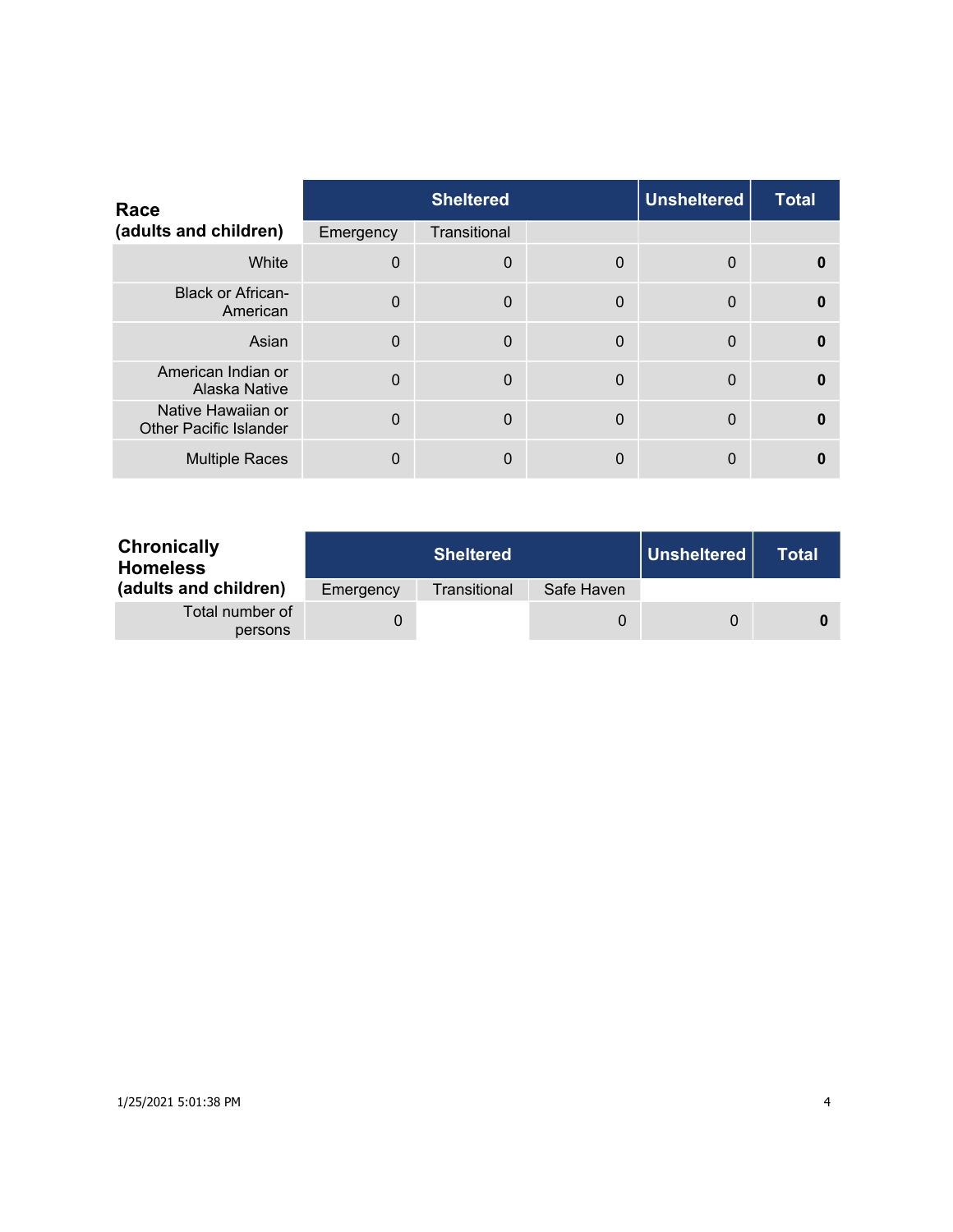Population: Sheltered and Unsheltered Count

## **Persons in Households without Children**

|                                               | <b>Sheltered</b> |              |            | Unsheltered | <b>Total</b> |
|-----------------------------------------------|------------------|--------------|------------|-------------|--------------|
|                                               | Emergency        | Transitional | Safe Haven |             |              |
| <b>Total Number of</b><br><b>Households</b>   | 161              | 41           | 19         | 44          | 265          |
| <b>Total Number of</b><br>persons<br>(Adults) | 161              | 41           | 19         | 44          | 265          |
| <b>Number of Persons</b><br>$(18 - 24)$       | $\overline{7}$   | 18           | $\Omega$   | 4           | 29           |
| <b>Number of Persons</b><br>(over age 24)     | 154              | 23           | 19         | 40          | 236          |

| Gender                                                                | <b>Sheltered</b> |              |             | <b>Unsheltered</b> | <b>Total</b> |
|-----------------------------------------------------------------------|------------------|--------------|-------------|--------------------|--------------|
| (adults and children)                                                 | Emergency        | Transitional | Safe Haven  |                    |              |
| Female                                                                | 35               | 17           | $\mathbf 0$ | 16                 | 68           |
| Male                                                                  | 126              | 23           | 19          | 28                 | 196          |
| Transgender                                                           | $\overline{0}$   | 1            | $\mathbf 0$ | $\mathbf 0$        |              |
| Gender Non-<br>Conforming (i.e. not<br>exclusively male or<br>female) | $\mathbf{0}$     | $\mathbf 0$  | $\Omega$    | $\mathbf{0}$       | $\bf{0}$     |

| <b>Ethnicity</b>            | <b>Sheltered</b> |              |            | <b>Unsheltered</b> | Total |
|-----------------------------|------------------|--------------|------------|--------------------|-------|
| (adults and children)       | Emergency        | Transitional | Safe Haven |                    |       |
| Non-Hispanic/Non-<br>Latino | 141              | 35           | 16         | 37                 | 229   |
| Hispanic/Latino             | 20               | 6            | 3          |                    | 36    |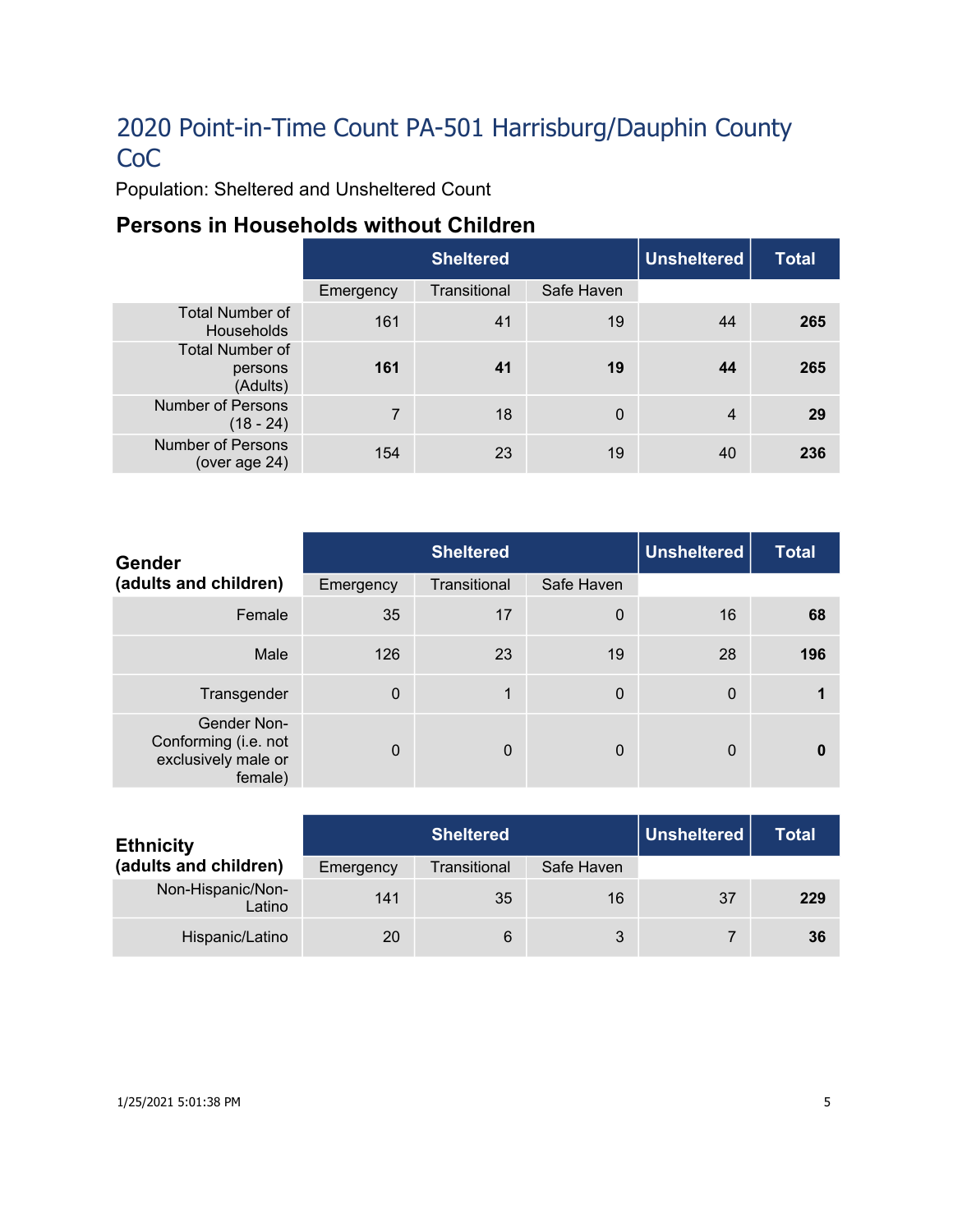| Race                                                |           | <b>Sheltered</b> |             |              | <b>Total</b> |
|-----------------------------------------------------|-----------|------------------|-------------|--------------|--------------|
| (adults and children)                               | Emergency | Transitional     | Safe Haven  |              |              |
| White                                               | 65        | 18               | 9           | 29           | 121          |
| <b>Black or African-</b><br>American                | 76        | 20               | 8           | 7            | 111          |
| Asian                                               | 1         | 1                | $\mathbf 0$ | $\mathbf{0}$ | $\mathbf{2}$ |
| American Indian or<br>Alaska Native                 | 3         | $\Omega$         | $\Omega$    | 3            | 6            |
| Native Hawaiian or<br><b>Other Pacific Islander</b> | $\Omega$  | $\Omega$         | 2           | $\mathbf{0}$ | $\mathbf{2}$ |
| <b>Multiple Races</b>                               | 16        | 2                | 0           | 5            | 23           |

| <b>Chronically</b><br><b>Homeless</b> |           | <b>Sheltered</b> |            | Unsheltered | <b>Total</b> |
|---------------------------------------|-----------|------------------|------------|-------------|--------------|
| (adults and children)                 | Emergency | Transitional     | Safe Haven |             |              |
| Total number of<br>persons            | 5         |                  | 19         | 15          | 39           |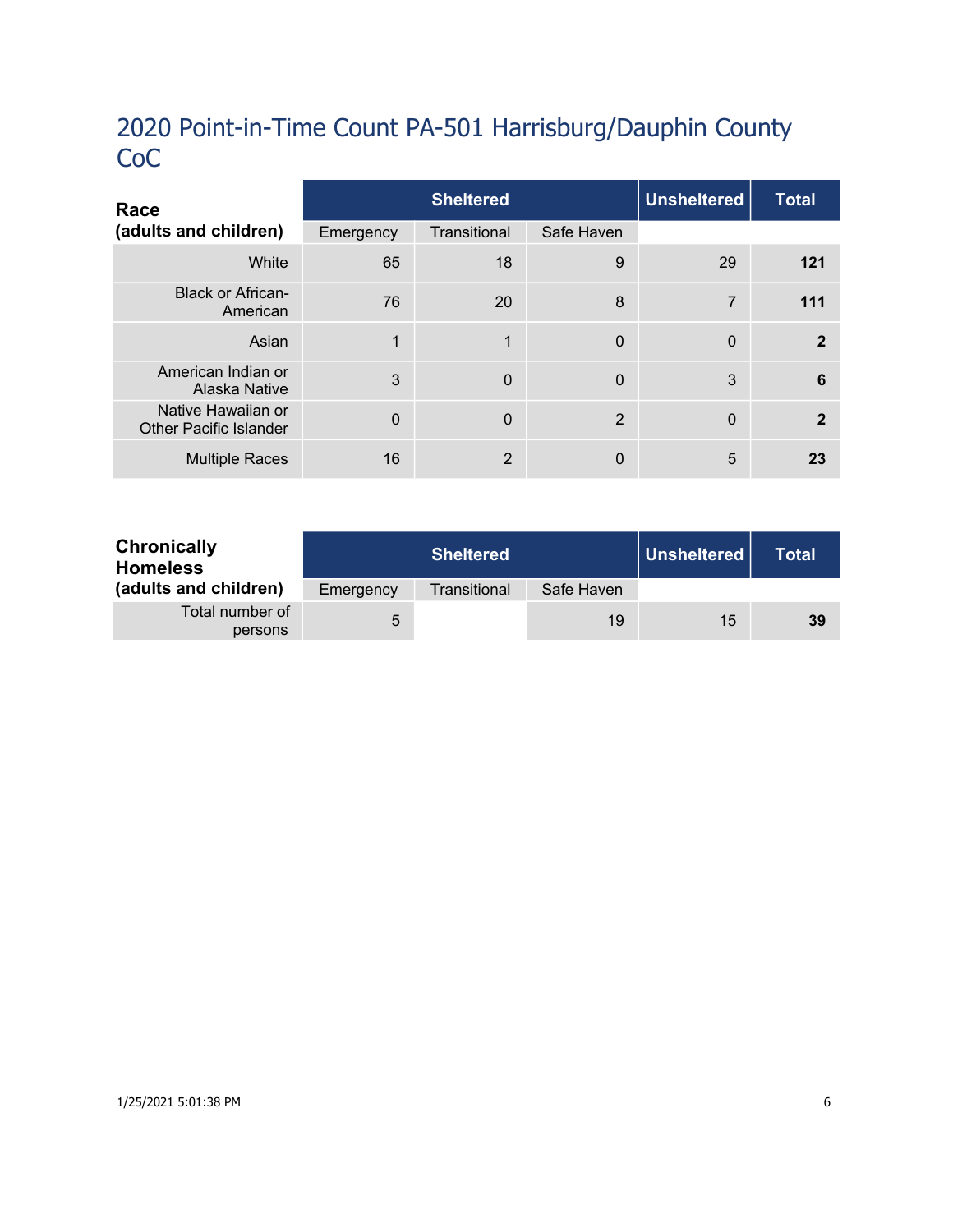## Date of PIT Count: 1/29/2020 Population: Sheltered and Unsheltered Count

### **Total Households and Persons**

|                                             | <b>Sheltered</b> |              |            | <b>Unsheltered</b> | <b>Total</b> |
|---------------------------------------------|------------------|--------------|------------|--------------------|--------------|
|                                             | Emergency        | Transitional | Safe Haven |                    |              |
| <b>Total Number of</b><br><b>Households</b> | 187              | 62           | 19         | 45                 | 313          |
| <b>Total Number of</b><br>Persons           | 238              | 99           | 19         | 46                 | 402          |
| Number of Children<br>(under age 18)        | 51               | 36           | 0          | 1                  | 88           |
| <b>Number of Persons</b><br>(18 to 24)      | 12               | 19           | 0          | 5                  | 36           |
| <b>Number of Persons</b><br>(over age 24)   | 175              | 44           | 19         | 40                 | 278          |

### **Gender**

|                                                                       | <b>Sheltered</b> |              |                  | <b>Unsheltered</b> | <b>Total</b> |
|-----------------------------------------------------------------------|------------------|--------------|------------------|--------------------|--------------|
|                                                                       | Emergency        | Transitional | Safe Haven       |                    |              |
| Female                                                                | 81               | 57           | $\boldsymbol{0}$ | 18                 | 156          |
| Male                                                                  | 157              | 41           | 19               | 28                 | 245          |
| Transgender                                                           | 0                | 1            | $\mathbf 0$      | $\boldsymbol{0}$   |              |
| Gender Non-<br>Conforming (i.e. not<br>exclusively male or<br>female) | $\Omega$         | $\mathbf 0$  | 0                | 0                  |              |

## **Ethnicity**

|                             | <b>Sheltered</b> |              |            | Unsheltered | Total |
|-----------------------------|------------------|--------------|------------|-------------|-------|
|                             | Emergency        | Transitional | Safe Haven |             |       |
| Non-Hispanic/Non-<br>Latino | 203              | 86           | 16         | 39          | 344   |
| Hispanic/Latino             | 35               | 13           | 3          |             | 58    |

### **Race**

1/25/2021 5:01:38 PM 7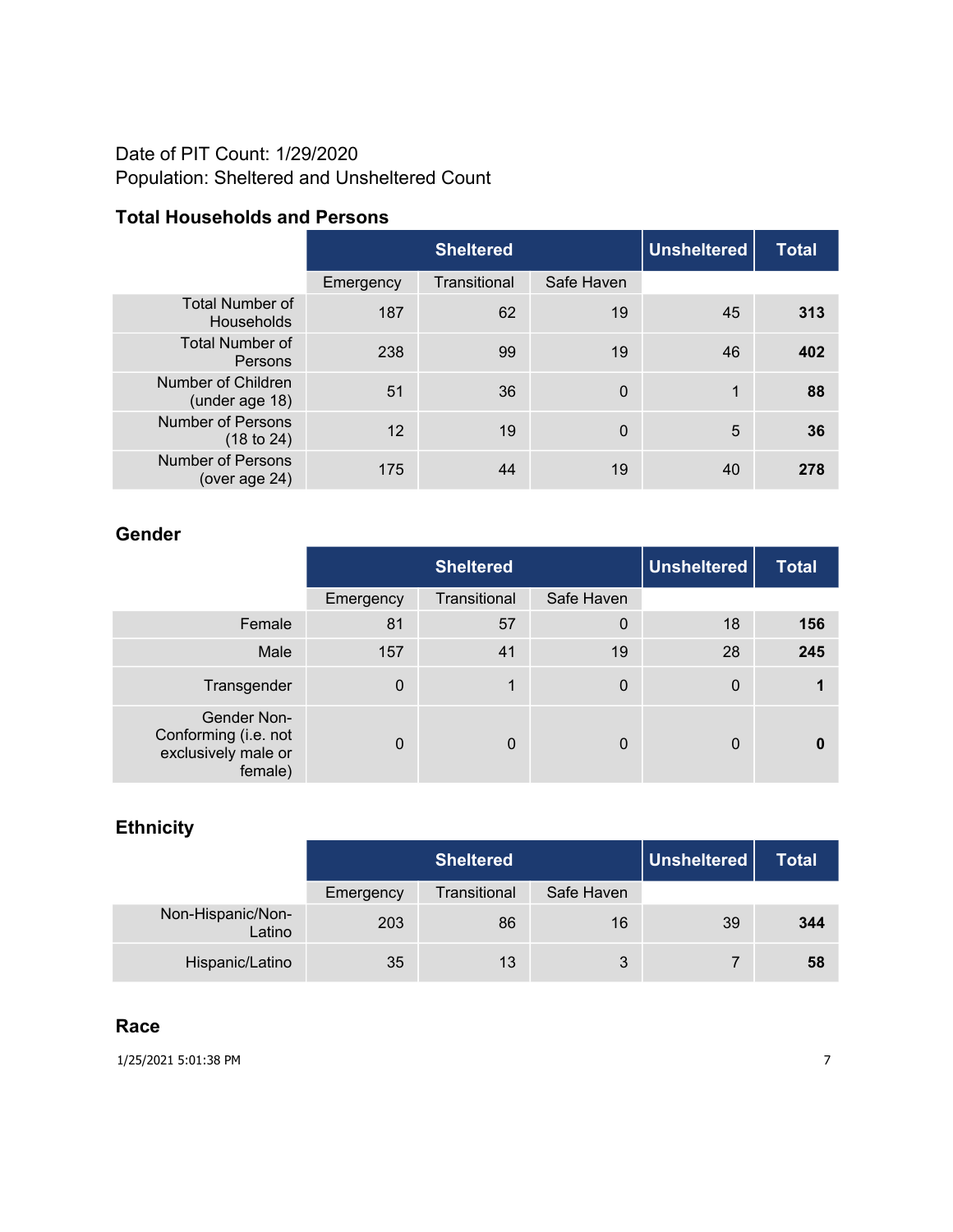Point In Time Summary for PA-501 - Harrisburg/Dauphin County CoC

|                                                     |           | <b>Unsheltered</b><br><b>Sheltered</b> |                |             | <b>Total</b>   |
|-----------------------------------------------------|-----------|----------------------------------------|----------------|-------------|----------------|
|                                                     | Emergency | Transitional                           | Safe Haven     |             |                |
| White                                               | 68        | 31                                     | 9              | 29          | 137            |
| <b>Black or African-</b><br>American                | 138       | 63                                     | 8              | 9           | 218            |
| Asian                                               | 1         | 1                                      | $\mathbf 0$    | $\mathbf 0$ | $\overline{2}$ |
| American Indian or<br>Alaska Native                 | 3         | $\overline{0}$                         | $\overline{0}$ | 3           | 6              |
| Native Hawaiian or<br><b>Other Pacific Islander</b> | 1         | $\overline{2}$                         | 2              | $\mathbf 0$ | 5              |
| <b>Multiple Races</b>                               | 27        | $\overline{2}$                         | $\Omega$       | 5           | 34             |

| <b>Chronically</b><br><b>Homeless</b> | <b>Sheltered</b> |              |            | Unsheltered | <b>Total</b> |
|---------------------------------------|------------------|--------------|------------|-------------|--------------|
|                                       | Emergency        | Transitional | Safe Haven |             |              |
| Total number of<br>persons            | 5                |              | 19         | 15          | 39           |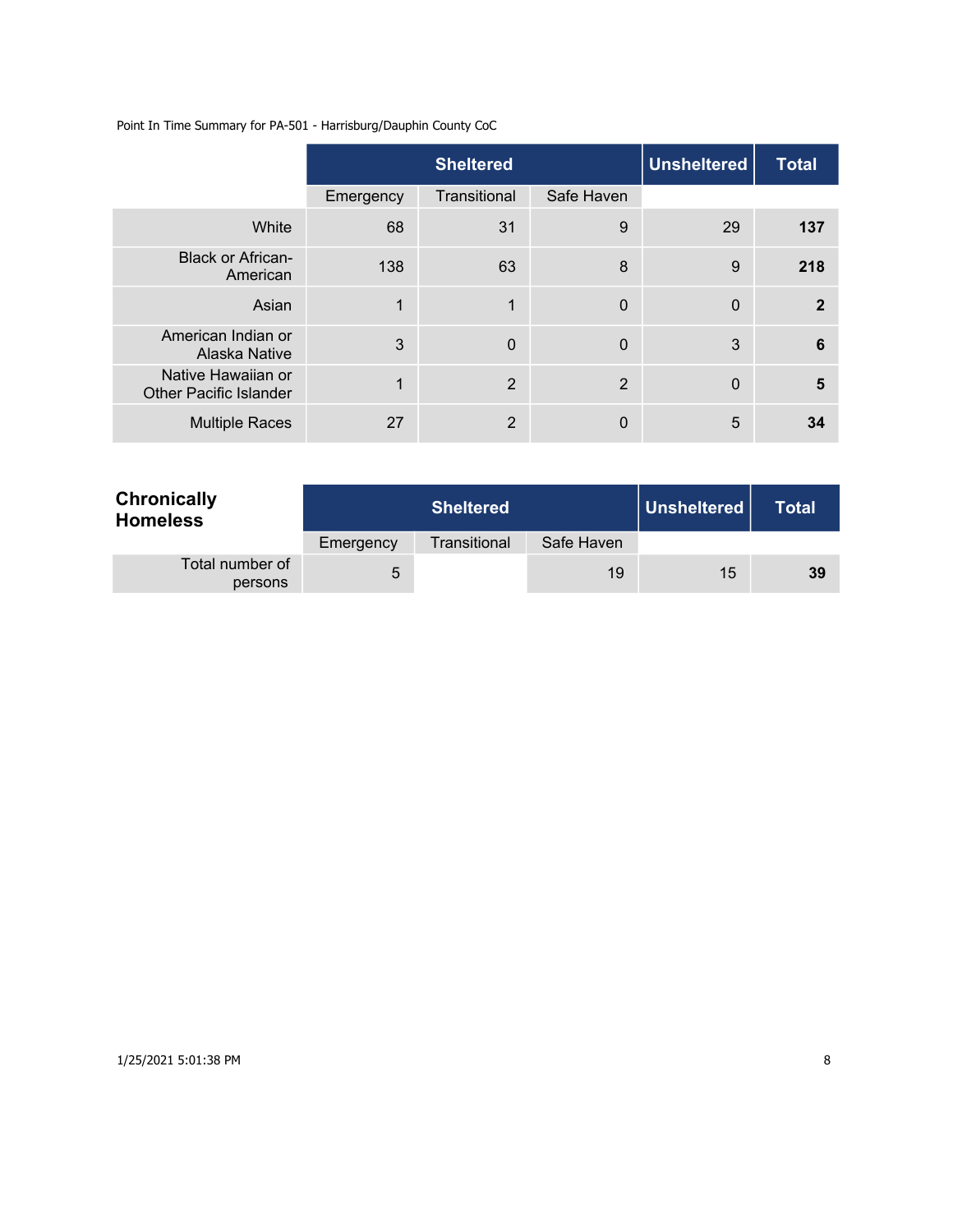## Inventory Count Date: 1/29/2020 Population: Sheltered and Unsheltered Count

## **Unaccompanied Youth Households**

|                                                             | <b>Sheltered</b> |              |                | <b>Unsheltered</b> | <b>Total</b> |
|-------------------------------------------------------------|------------------|--------------|----------------|--------------------|--------------|
|                                                             | Emergency        | Transitional | Safe Haven     |                    |              |
| <b>Total Number of</b><br>unaccompanied youth<br>households | 7                | 18           | $\overline{0}$ | $\overline{4}$     | 29           |
| Total number of<br>unaccompanied youth                      | 7                | 18           | $\bf{0}$       | 4                  | 29           |
| Number of<br>unaccompanied<br>children (under age 18)       | $\Omega$         | $\mathbf 0$  | $\Omega$       | $\mathbf{0}$       | 0            |
| Number of<br>unaccompanied young<br>adults (age 18 to 24)   | 7                | 18           | $\Omega$       | 4                  | 29           |

| <b>Gender</b>                                                                | <b>Sheltered</b> |                  |             | <b>Unsheltered</b> | <b>Total</b> |
|------------------------------------------------------------------------------|------------------|------------------|-------------|--------------------|--------------|
| (unaccompanied<br>youth)                                                     | Emergency        | Transitional     | Safe Haven  |                    |              |
| Female                                                                       | $\overline{4}$   | 10               | $\Omega$    | 3                  | 17           |
| Male                                                                         | 3                | $\overline{7}$   | $\Omega$    | $\mathbf 1$        | 11           |
| Transgender                                                                  | $\Omega$         | 1                | $\Omega$    | $\Omega$           |              |
| <b>Gender Non-</b><br>Conforming (i.e. not<br>exclusively male or<br>female) | $\Omega$         | $\Omega$         | $\Omega$    | $\Omega$           | $\mathbf{0}$ |
| <b>Ethnicity</b>                                                             |                  | <b>Sheltered</b> |             | <b>Unsheltered</b> | <b>Total</b> |
| (unaccompanied<br>youth)                                                     | Emergency        | Transitional     | Safe Haven  |                    |              |
| Non-Hispanic/Non-<br>Latino                                                  | 6                | 15               | $\Omega$    | $\overline{2}$     | 23           |
| Hispanic/Latino                                                              | 1                | 3                | $\mathbf 0$ | $\overline{2}$     | 6            |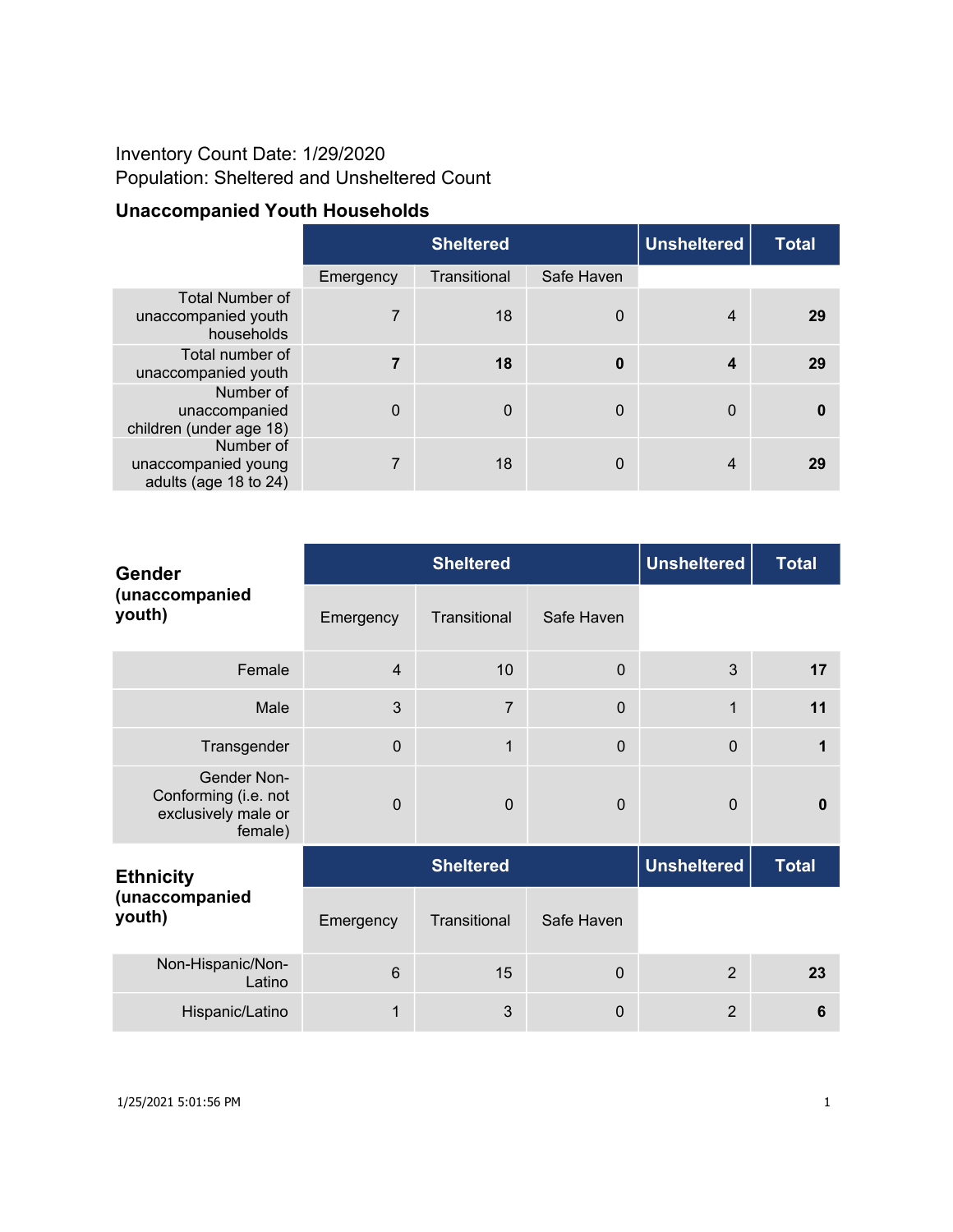| Race                                                |           | <b>Sheltered</b> |              |                | <b>Total</b> |
|-----------------------------------------------------|-----------|------------------|--------------|----------------|--------------|
| (unaccompanied<br>youth)                            | Emergency | Transitional     | Safe Haven   |                |              |
| White                                               |           | 3                | $\mathbf 0$  | 2              | 6            |
| <b>Black or African-</b><br>American                | 6         | 12               | $\mathbf{0}$ | $\overline{0}$ | 18           |
| Asian                                               | $\Omega$  | 1                | 0            | $\Omega$       |              |
| American Indian or<br>Alaska Native                 | $\Omega$  | $\mathbf 0$      | $\mathbf{0}$ | $\mathbf{0}$   | $\mathbf{0}$ |
| Native Hawaiian or<br><b>Other Pacific Islander</b> | $\Omega$  | $\overline{0}$   | $\mathbf{0}$ | $\overline{0}$ | $\mathbf{0}$ |
| <b>Multiple Races</b>                               | 0         | $\overline{2}$   | 0            | $\overline{2}$ | 4            |

| <b>Chronically</b><br><b>Homeless</b> |           | <b>Sheltered</b> |               |  | <b>Total</b> |
|---------------------------------------|-----------|------------------|---------------|--|--------------|
| (unaccompanied<br>youth)              | Emergency | Transitional     | Safe<br>Haven |  |              |
| Total number of persons               | 0         |                  |               |  |              |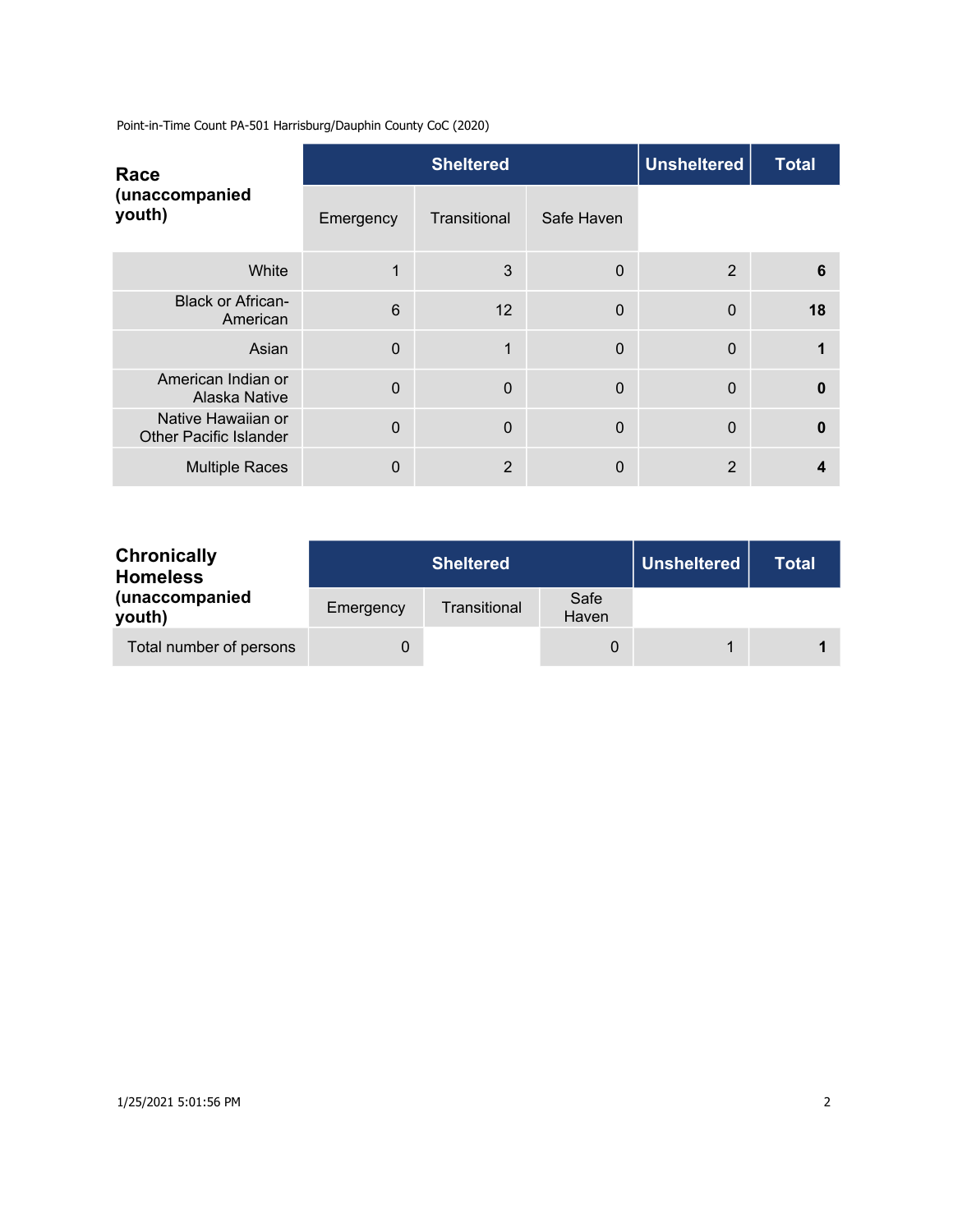### **Parenting Youth Households** Inventory Count Date: 1/29/2020 Population: Sheltered and Unsheltered Count

| <b>Faltilling Touth Housenolus</b> |                  |     |
|------------------------------------|------------------|-----|
|                                    | <b>Sheltered</b> |     |
|                                    | Emaranou         | Tr. |

|                                                                                                                     |             | <b>Sheltered</b> |                | <b>Total</b>   |
|---------------------------------------------------------------------------------------------------------------------|-------------|------------------|----------------|----------------|
|                                                                                                                     | Emergency   | Transitional     |                |                |
| Total number of parenting<br>youth households                                                                       | 5           | 1                | 1              | $\overline{7}$ |
| Total number of persons in<br>parenting youth households                                                            | 13          | 3                | $\overline{2}$ | 18             |
| <b>Total Parenting Youth (youth</b><br>parents only)                                                                | 5           | 1                | 1              | 7              |
| <b>Total Children in Parenting</b><br>Youth Households                                                              | 8           | $\overline{2}$   | 1              | 11             |
| Number of parenting youth<br>(under age 18)                                                                         | $\mathbf 0$ | $\overline{0}$   | $\overline{0}$ | 0              |
| Children in households with<br>parenting youth under age<br>18 (children under age 18<br>with parent under 18)      | $\mathbf 0$ | $\overline{0}$   | $\overline{0}$ | O              |
| Number of parenting youth<br>(age 18 to 24)                                                                         | 5           | 1                | 1              | 7              |
| Children in households with<br>parenting youth age 18 to<br>24 (children under age 18<br>with parents under age 25) | 8           | $\overline{2}$   | 1              | 11             |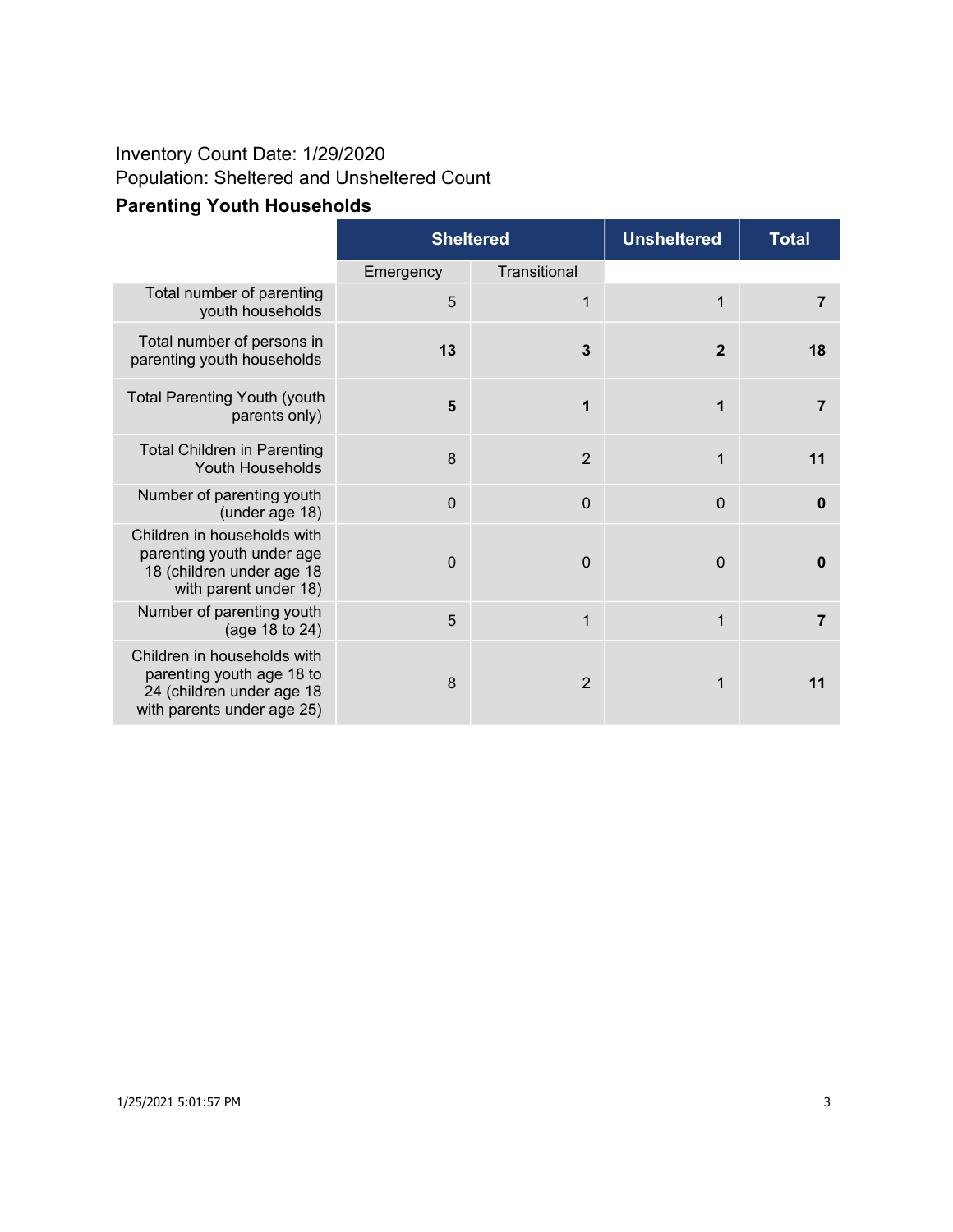| <b>Gender</b>                                                            |           | <b>Sheltered</b> | <b>Unsheltered</b> | <b>Total</b> |
|--------------------------------------------------------------------------|-----------|------------------|--------------------|--------------|
| (parenting youth)                                                        | Emergency | Transitional     |                    |              |
| Female                                                                   | 5         | 1                | 1                  |              |
| Male                                                                     | $\Omega$  | $\mathbf 0$      | $\mathbf 0$        | $\mathbf{0}$ |
| Transgender                                                              | $\Omega$  | $\Omega$         | $\mathbf 0$        | $\mathbf{0}$ |
| <b>Gender Non-Conforming</b><br>(i.e. not exclusively male or<br>female) | $\Omega$  | $\mathbf 0$      | 0                  | 0            |

| <b>Ethnicity</b>        | <b>Sheltered</b> |              | <b>Unsheltered</b> | <b>Total</b> |
|-------------------------|------------------|--------------|--------------------|--------------|
| (parenting youth)       | Emergency        | Transitional |                    |              |
| Non-Hispanic/Non-Latino | 4                | 1            |                    | 6            |
| Hispanic/Latino         |                  | 0            | 0                  |              |

| Race                                         |             | <b>Sheltered</b> | <b>Unsheltered</b> | <b>Total</b> |
|----------------------------------------------|-------------|------------------|--------------------|--------------|
| (parenting youth)                            | Emergency   | Transitional     |                    |              |
| White                                        | $\mathbf 1$ | $\mathbf 0$      | $\mathbf 0$        |              |
| <b>Black or African-American</b>             | 3           | 1                | 1                  | 5            |
| Asian                                        | $\Omega$    | $\Omega$         | $\mathbf 0$        | $\Omega$     |
| American Indian or Alaska<br><b>Native</b>   | $\Omega$    | $\Omega$         | $\mathbf 0$        | $\Omega$     |
| Native Hawaiian or Other<br>Pacific Islander | $\Omega$    | $\overline{0}$   | $\overline{0}$     | $\Omega$     |
| <b>Multiple Races</b>                        |             | 0                | 0                  |              |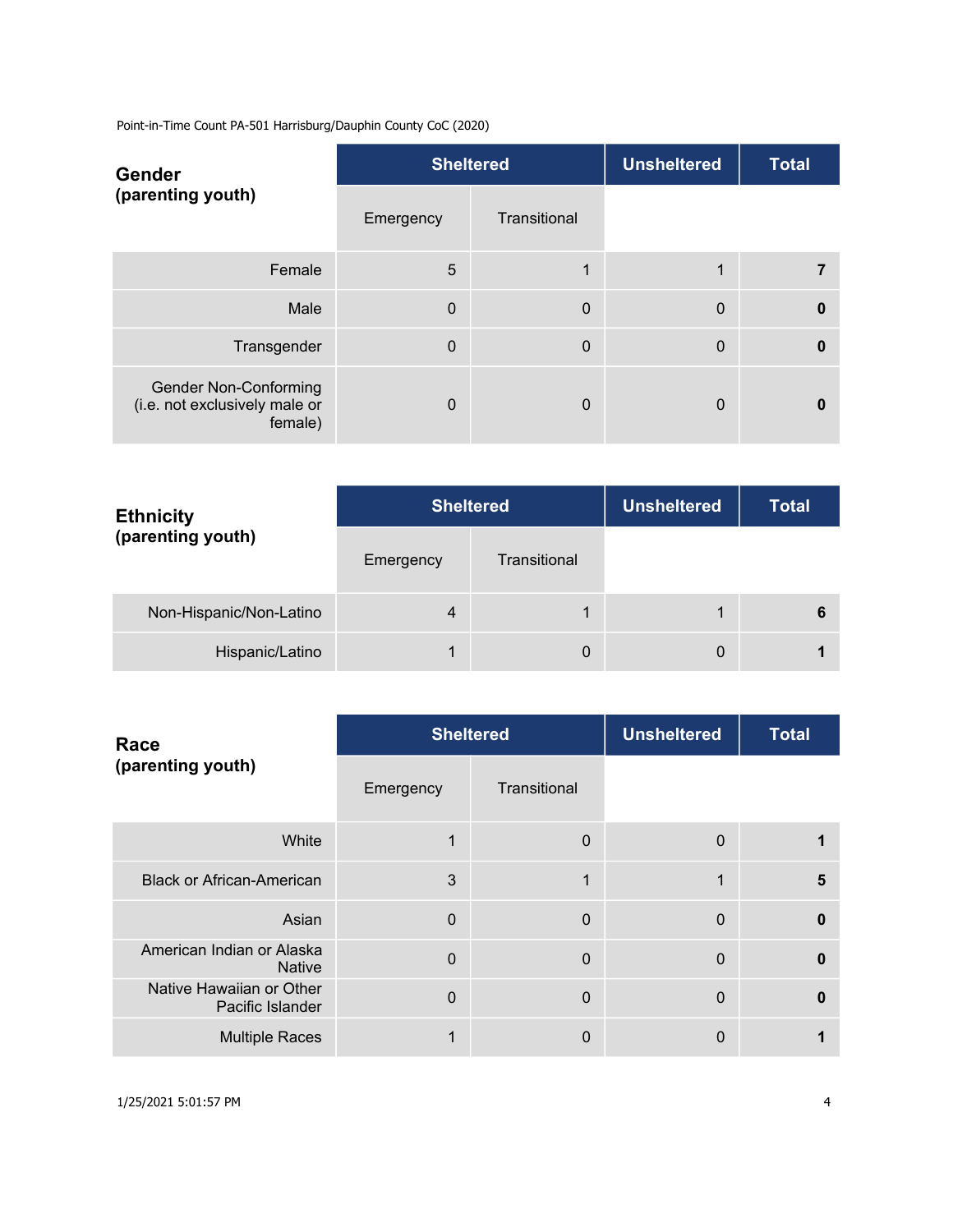| <b>Chronically Homeless</b> |           | <b>Sheltered</b> | <b>Unsheltered</b> | Total |
|-----------------------------|-----------|------------------|--------------------|-------|
| (parenting youth)           | Emergency | Transitional     |                    |       |
| Total number of households  |           |                  | 0                  |       |
| Total number of persons     |           |                  | 0                  |       |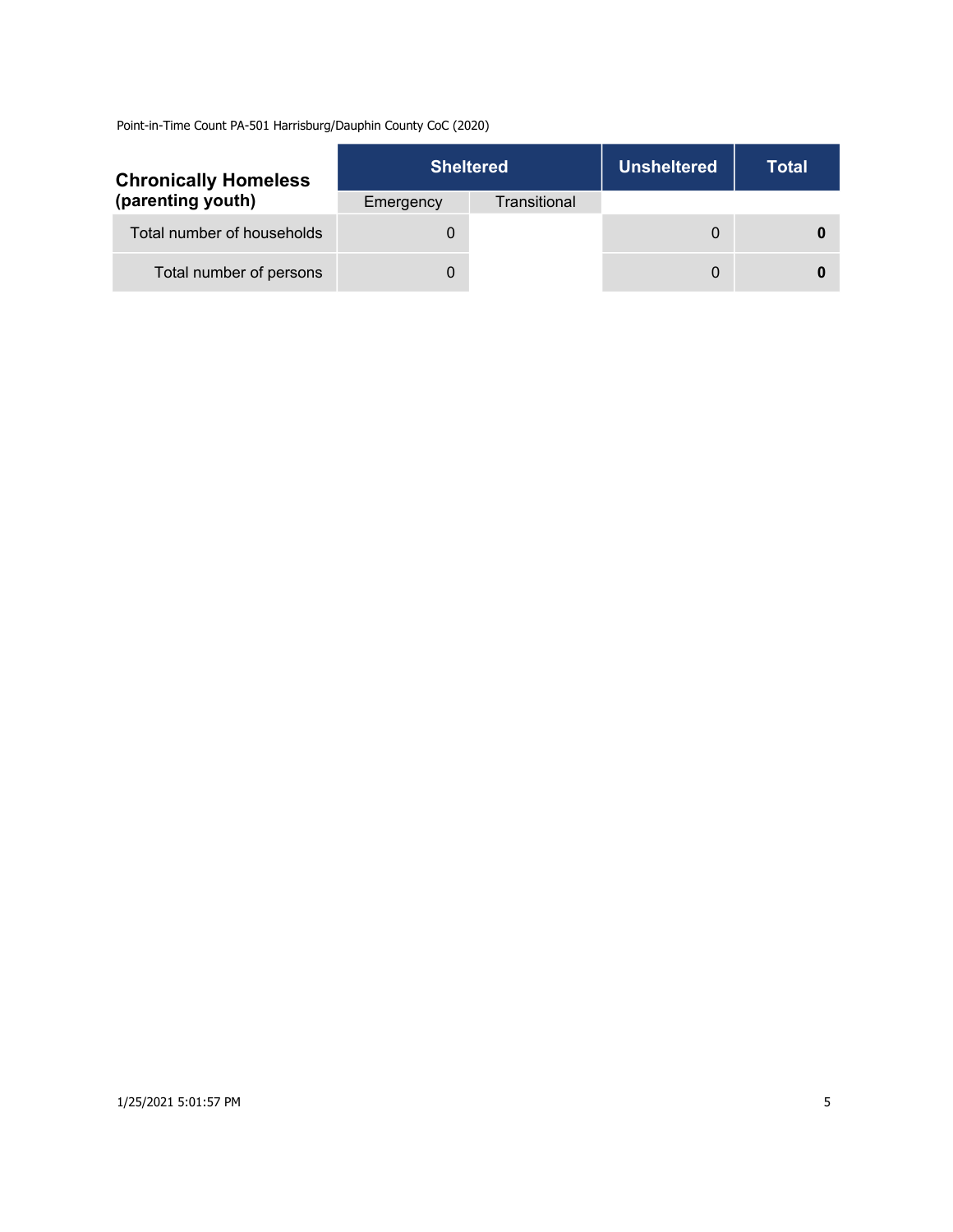Inventory Count Date: 1/29/2020 Population: Sheltered and Unsheltered Count

### **Persons in Households with at least one Adult and one Child**

|                                      | <b>Sheltered</b> |              |
|--------------------------------------|------------------|--------------|
|                                      | Emergency        | Transitional |
| <b>Total Number of</b><br>Households |                  |              |
| <b>Total Number of</b><br>Persons    |                  |              |
| <b>Total Number of</b><br>Veterans   |                  |              |

|          | <b>Sheltered</b> | Unsheltered | <b>Total</b> |
|----------|------------------|-------------|--------------|
| ٦cγ      | Transitional     |             |              |
| $\Omega$ | 0                | 0           |              |
| $\Omega$ | 0                | $\Omega$    |              |
| n        |                  | 0           |              |

| <b>Gender</b>                                                         |             | <b>Sheltered</b> |
|-----------------------------------------------------------------------|-------------|------------------|
| (veterans only)                                                       | Emergency   | Transitional     |
| Female                                                                | $\mathbf 0$ | $\Omega$         |
| Male                                                                  | $\mathbf 0$ | 0                |
| Transgender                                                           | $\mathbf 0$ | 0                |
| Gender Non-<br>Conforming (i.e. not<br>exclusively male or<br>female) | $\Omega$    | $\Omega$         |

| <b>Ethnicity</b>            | <b>Sheltered</b> |              |
|-----------------------------|------------------|--------------|
| (veterans only)             | Emergency        | Transitional |
| Non-Hispanic/Non-<br>Latino |                  |              |
| Hispanic/Latino             |                  |              |

| <b>Sheltered</b>         | Unsheltered  |
|--------------------------|--------------|
| Transitional<br>าcy      |              |
| $\mathbf{0}$<br>$\Omega$ | 0            |
| $\Omega$<br>0            | $\mathbf{0}$ |
| $\Omega$<br>$\Omega$     | $\Omega$     |
| O<br>$\mathbf{0}$        | $\mathbf{0}$ |

|     | <b>Sheltered</b> |
|-----|------------------|
| าcy | Transitional     |
| 0   |                  |
|     |                  |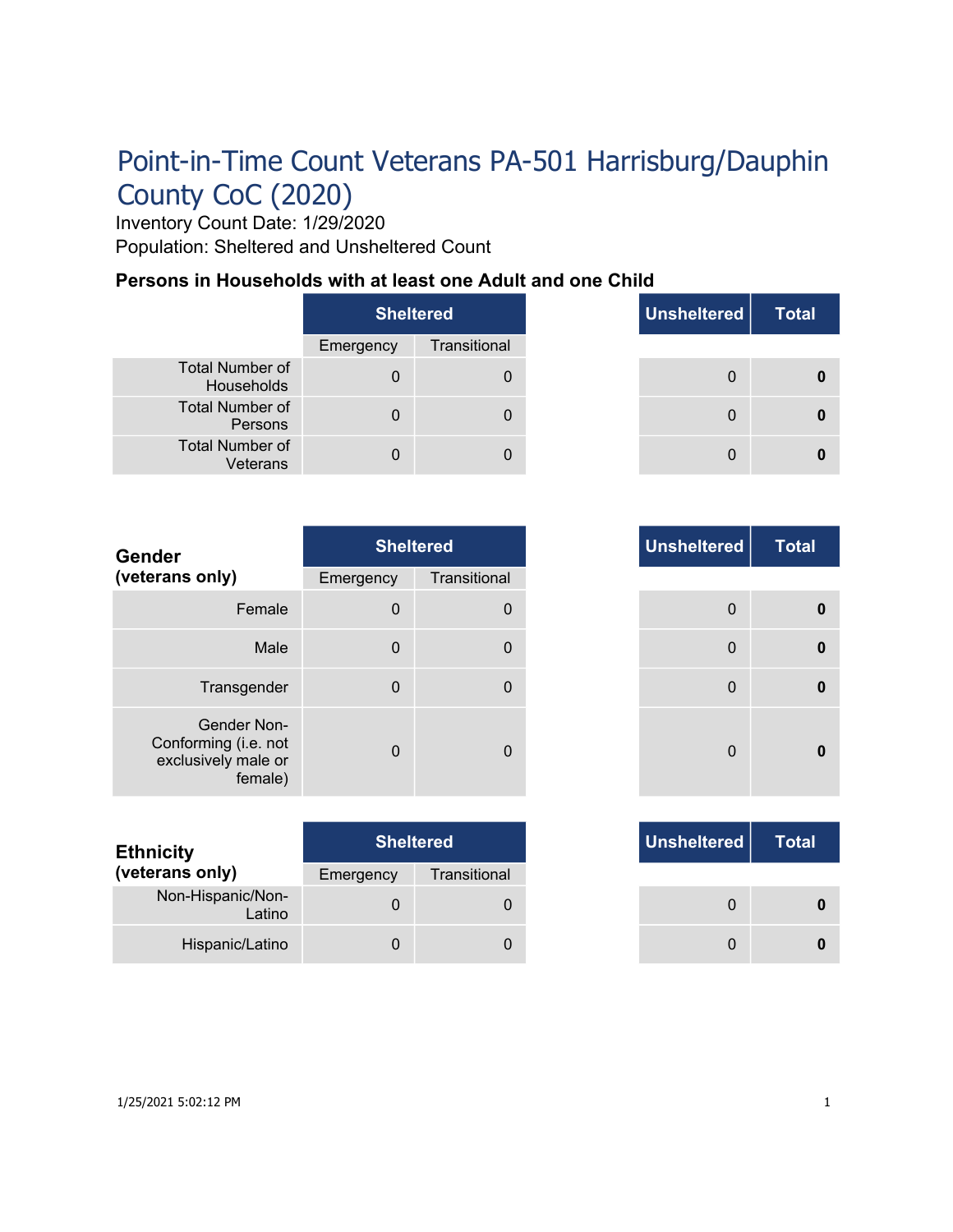| Race                                                |              | <b>Sheltered</b> |
|-----------------------------------------------------|--------------|------------------|
| (veterans only)                                     | Emergency    | Transitional     |
| White                                               | 0            | 0                |
| <b>Black or African-</b><br>American                | $\mathbf{0}$ | 0                |
| Asian                                               | $\mathbf{0}$ | $\Omega$         |
| American Indian or<br>Alaska Native                 | $\Omega$     | $\Omega$         |
| Native Hawaiian or<br><b>Other Pacific Islander</b> | $\Omega$     | $\Omega$         |
| <b>Multiple Races</b>                               | $\Omega$     | 0                |

| <b>Chronically</b><br><b>Homeless</b> | <b>Sheltered</b> |              |  |  |
|---------------------------------------|------------------|--------------|--|--|
| (veterans only)                       | Emergency        | Transitional |  |  |
| Total number of<br>households         |                  |              |  |  |
| Total number of<br>persons            |                  |              |  |  |

|                | <b>Sheltered</b> |
|----------------|------------------|
| าcy            | Transitional     |
| $\mathbf 0$    | $\mathbf 0$      |
| $\overline{0}$ | $\Omega$         |
| $\overline{0}$ | 0                |
| $\Omega$       | $\mathbf{0}$     |
| $\Omega$       | $\Omega$         |
| 0              | $\Omega$         |

|     | <b>Sheltered</b> |
|-----|------------------|
| ٦cγ | Transitional     |
| 0   |                  |
| 0   |                  |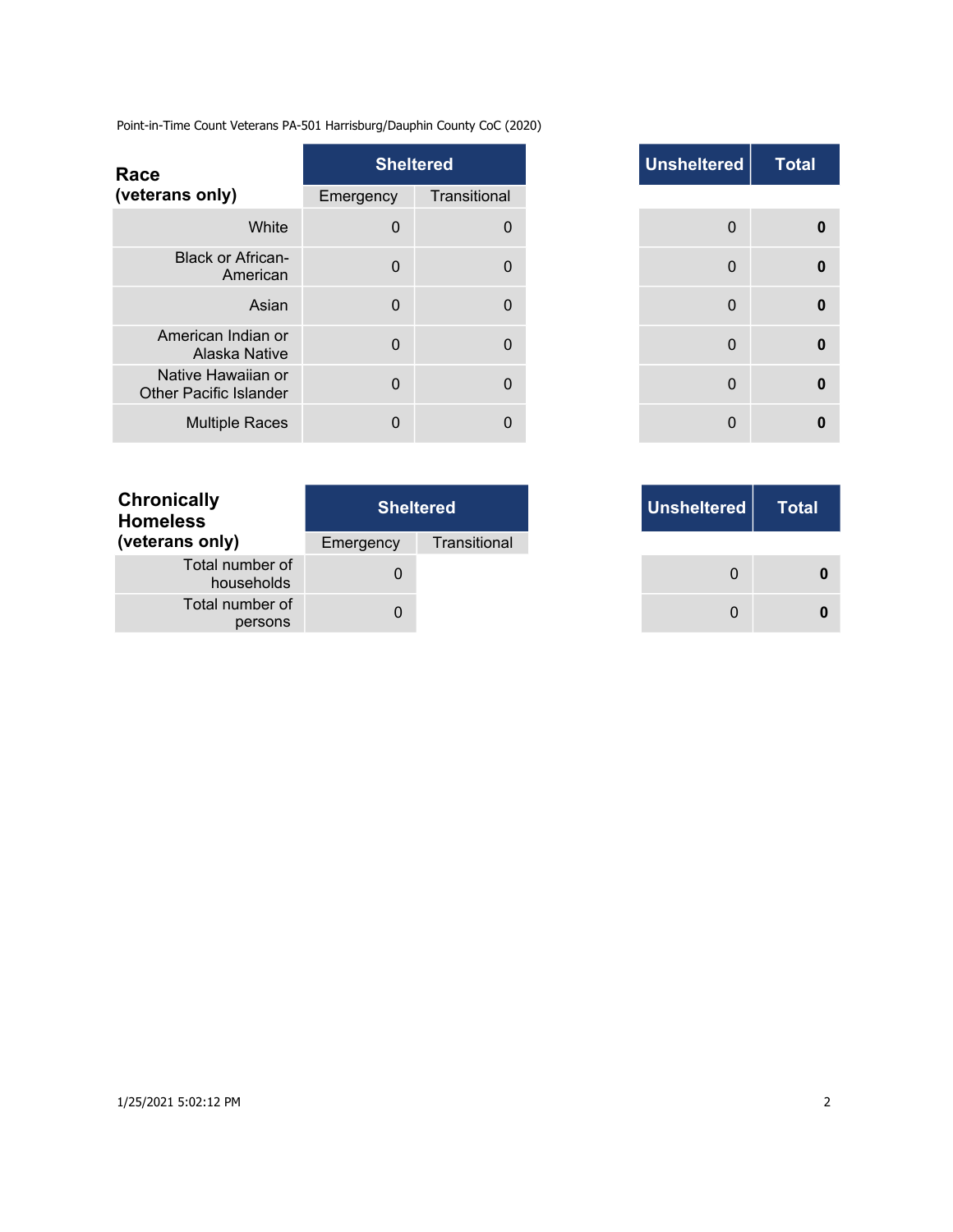## Inventory Count Date: 1/29/2020 Population: Sheltered and Unsheltered Count

## **Persons in Households without Children**

|                                      | Sheltered |              |            | Unsheltered | <b>Total</b> |
|--------------------------------------|-----------|--------------|------------|-------------|--------------|
|                                      | Emergency | Transitional | Safe Haven |             |              |
| <b>Total Number of</b><br>Households | 5         | 15           | 0          |             | 21           |
| <b>Total Number of</b><br>Persons    | 5         | 15           | 0          |             | 21           |
| <b>Total Number of</b><br>Veterans   | 5         | 15           | 0          |             | 21           |

| <b>Gender</b>                                                         | <b>Sheltered</b> |              |             | <b>Unsheltered</b> | <b>Total</b> |
|-----------------------------------------------------------------------|------------------|--------------|-------------|--------------------|--------------|
| (veterans only)                                                       | Emergency        | Transitional | Safe Haven  |                    |              |
| Female                                                                | $\mathbf 0$      | 1            | $\mathbf 0$ | $\mathbf 0$        |              |
| Male                                                                  | 5                | 14           | $\mathbf 0$ | 1                  | <b>20</b>    |
| Transgender                                                           | $\Omega$         | $\mathbf 0$  | $\mathbf 0$ | $\mathbf 0$        | $\bf{0}$     |
| Gender Non-<br>Conforming (i.e. not<br>exclusively male or<br>female) | $\Omega$         | $\mathbf 0$  | $\Omega$    | $\Omega$           |              |

| <b>Ethnicity</b>            | <b>Sheltered</b> |              |            | Unsheltered | <b>Total</b> |
|-----------------------------|------------------|--------------|------------|-------------|--------------|
| (veterans only)             | Emergency        | Transitional | Safe Haven |             |              |
| Non-Hispanic/Non-<br>Latino | 5                | 12           | 0          |             | 18           |
| Hispanic/Latino             |                  | 3            | 0          | 0           |              |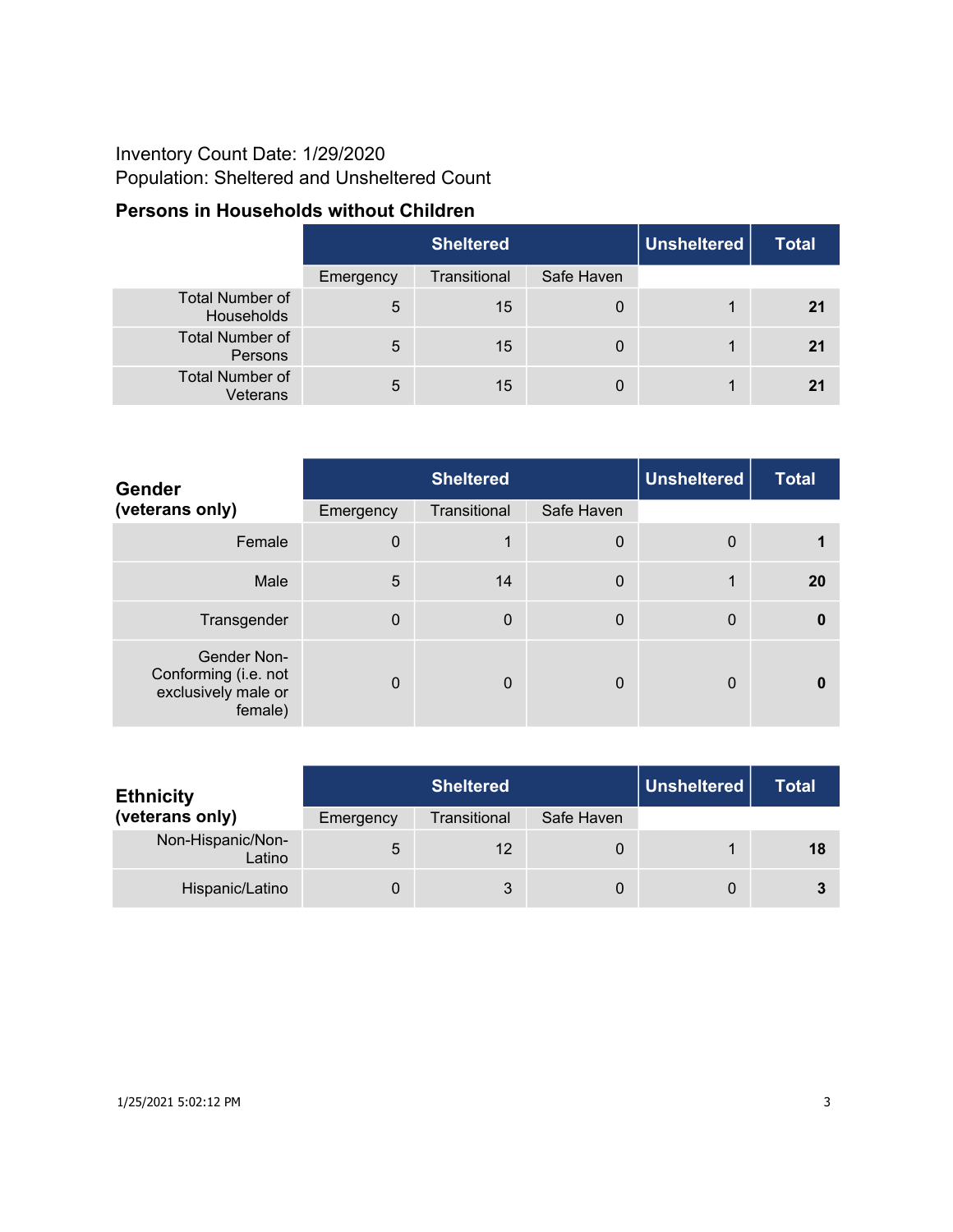| Race                                                |                | <b>Sheltered</b> |            | <b>Unsheltered</b> | <b>Total</b> |
|-----------------------------------------------------|----------------|------------------|------------|--------------------|--------------|
| (veterans only)                                     | Emergency      | Transitional     | Safe Haven |                    |              |
| White                                               |                | 10               | 0          | $\Omega$           | 11           |
| <b>Black or African-</b><br>American                | $\overline{2}$ | $5\phantom{.0}$  | 0          | 1                  | 8            |
| Asian                                               |                | $\Omega$         | 0          | $\Omega$           |              |
| American Indian or<br>Alaska Native                 |                | $\Omega$         | 0          | $\Omega$           |              |
| Native Hawaiian or<br><b>Other Pacific Islander</b> | $\mathbf{0}$   | $\Omega$         | 0          | $\Omega$           |              |
| <b>Multiple Races</b>                               | 0              | $\Omega$         | 0          | $\Omega$           |              |

| <b>Chronically</b><br><b>Homeless</b> |           | <b>Sheltered</b> |            | │ Unsheltered <u>│</u> | Total |
|---------------------------------------|-----------|------------------|------------|------------------------|-------|
| (veterans only)                       | Emergency | Transitional     | Safe Haven |                        |       |
| Total number of<br>persons            |           |                  |            |                        |       |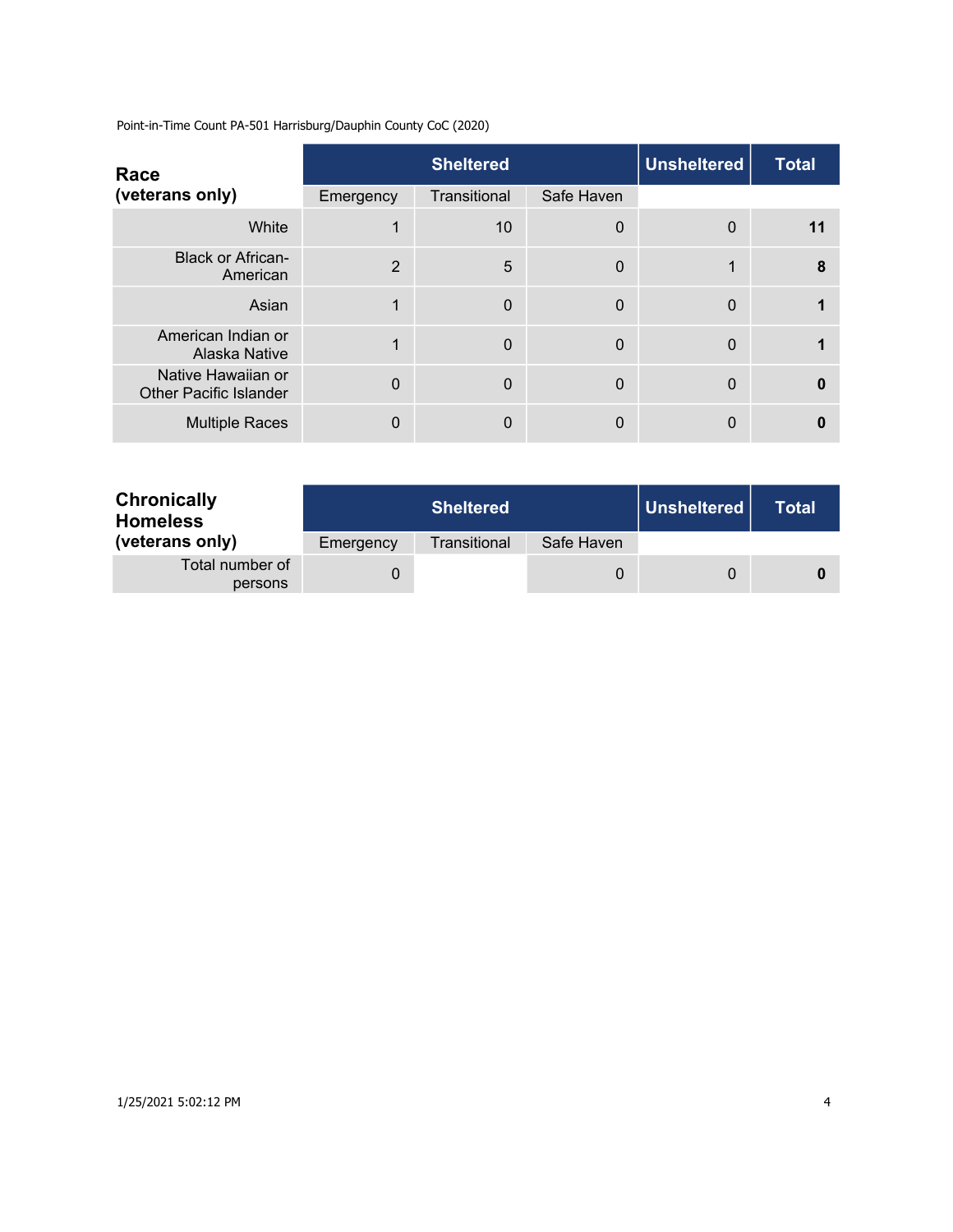# Point-in-Time Summary Veterans for PA-501 - Harrisburg/Dauphin County CoC

## Date of PIT Count: 1/29/2020

Population: Sheltered and Unsheltered Count

### **Total Households and Persons**

|                                      | <b>Sheltered</b> |              |            | Unsheltered | <b>Total</b> |
|--------------------------------------|------------------|--------------|------------|-------------|--------------|
|                                      | Emergency        | Transitional | Safe Haven |             |              |
| <b>Total Number of</b><br>Households | 5                | 15           | 0          | 1           | 21           |
| <b>Total Number of</b><br>Persons    | 5                | 15           | 0          | 1           | 21           |
| <b>Total Number of</b><br>Veterans   | 5                | 15           | 0          | 1           | 21           |

### **Gender**

|                                 | <b>Sheltered</b> |              |            | Unsheltered | <b>Total</b> |
|---------------------------------|------------------|--------------|------------|-------------|--------------|
|                                 | Emergency        | Transitional | Safe Haven |             |              |
| Female                          | 0                |              | 0          | 0           |              |
| Male                            | 5                | 14           | 0          |             | <b>20</b>    |
| Transgender<br>(male to female) | 0                | 0            | 0          | 0           | 0            |
| Transgender<br>(female to male) |                  | 0            | 0          | 0           |              |

### **Ethnicity**

|                             | <b>Sheltered</b> |              |            | Unsheltered | <b>Total</b> |
|-----------------------------|------------------|--------------|------------|-------------|--------------|
|                             | Emergency        | Transitional | Safe Haven |             |              |
| Non-Hispanic/Non-<br>Latino | 5                | 12           | 0          |             | 18           |
| Hispanic/Latino             |                  | 3            |            | 0           |              |

### **Race**

|           | <b>Sheltered</b> |            | Unsheltered | Total |
|-----------|------------------|------------|-------------|-------|
| Emergency | Transitional     | Safe Haven |             |       |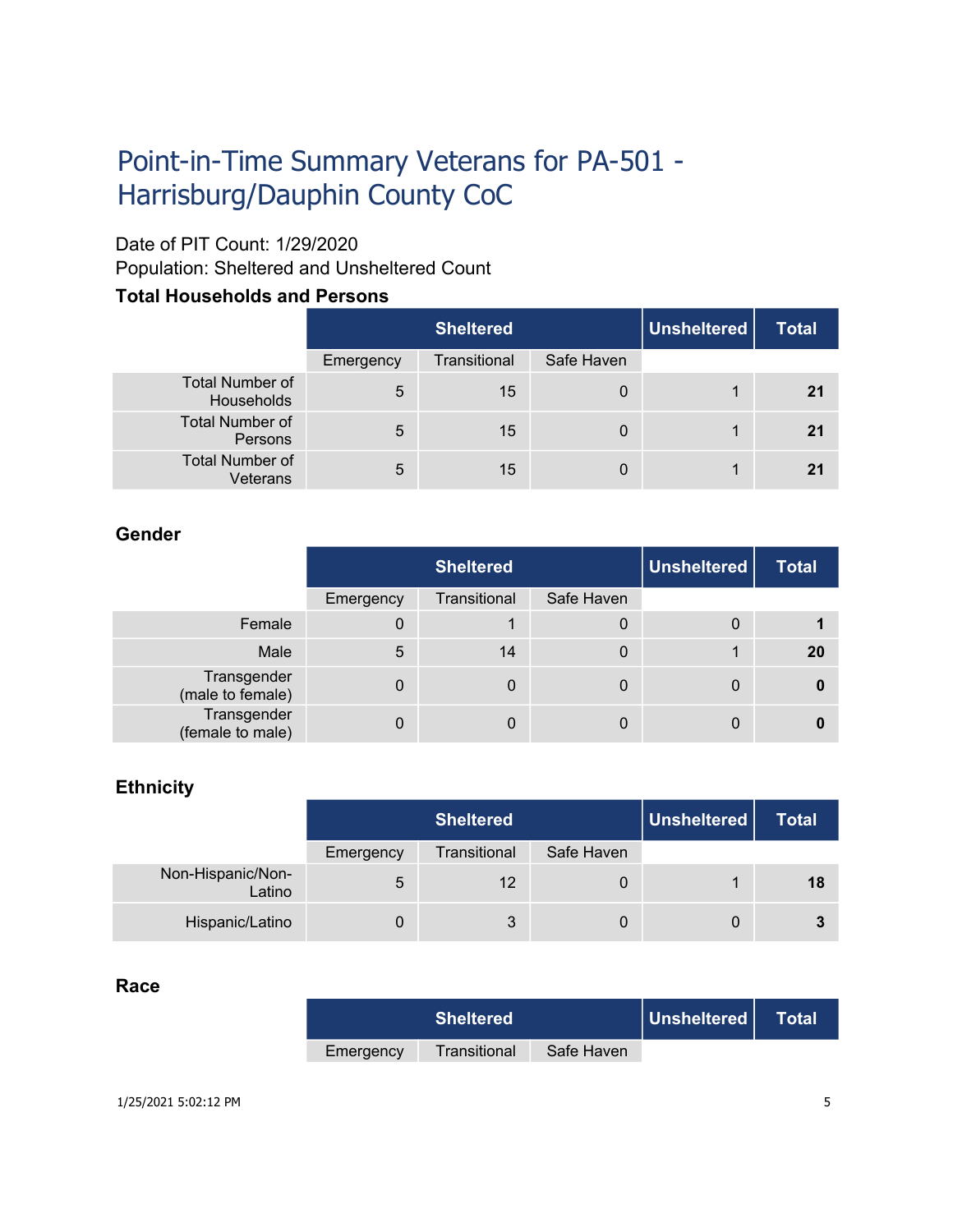#### Point In Time Summary for PA-501 - Harrisburg/Dauphin County CoC

| White                                               |                | 10 | 0 | 0 |   |
|-----------------------------------------------------|----------------|----|---|---|---|
| <b>Black or African-</b><br>American                | $\overline{2}$ | 5  | 0 |   | 8 |
| Asian                                               |                | 0  | 0 | 0 |   |
| American Indian or<br>Alaska Native                 |                | 0  | 0 | 0 |   |
| Native Hawaiian or<br><b>Other Pacific Islander</b> | 0              | 0  | 0 |   |   |
| <b>Multiple Races</b>                               |                |    |   |   |   |

| <b>Chronically</b><br><b>Homeless</b> |           | <b>Sheltered</b> |            |   | <b>Total</b> |
|---------------------------------------|-----------|------------------|------------|---|--------------|
|                                       | Emergency | Transitional     | Safe Haven |   |              |
| Total number of<br>persons            |           |                  | 0          | 0 |              |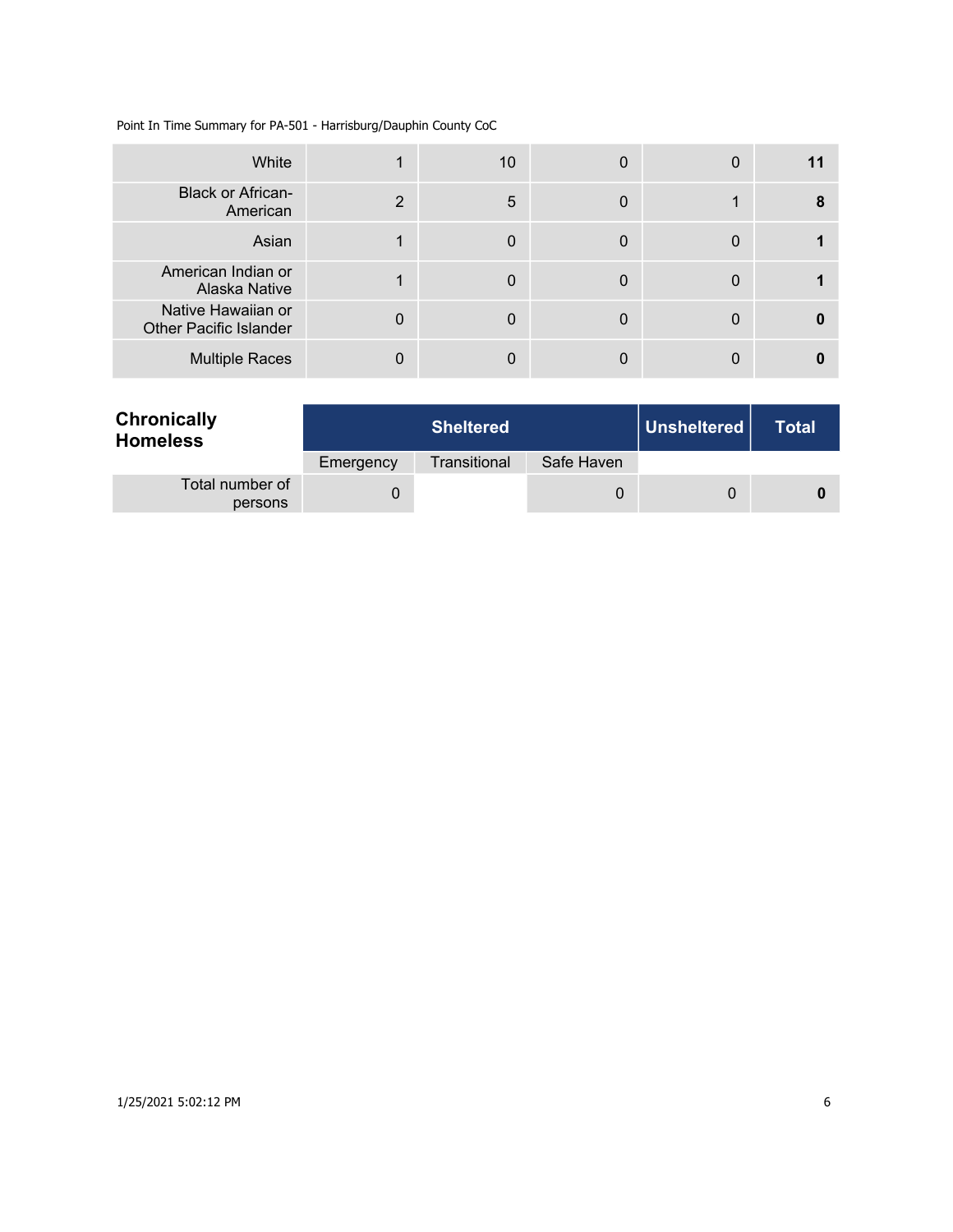# Additional Homeless Populations Summary for PA-501 - Harrisburg/Dauphin County CoC

Date of PIT Count: 1/29/2020 Population: Sheltered and Unsheltered Count

### **Other Homeless Subpopulations**

|                                                       |           | <b>Sheltered</b> | <b>Unsheltere</b><br>d | <b>Total</b> |    |
|-------------------------------------------------------|-----------|------------------|------------------------|--------------|----|
|                                                       | Emergency | Transitional     | Safe<br>Haven          |              |    |
| Adults with a Serious<br><b>Mental Illness</b>        | 26        | 15               | 5                      | 22           | 68 |
| Adults with a Substance<br>Use Disorder               | 10        | 6                | 3                      | 8            | 27 |
| Adults with HIV/AIDS                                  | 1         | 1                | $\Omega$               | 4            | 3  |
| <b>Adult Survivors of</b><br><b>Domestic Violence</b> | 12        | 12               | $\Omega$               | 4            | 28 |